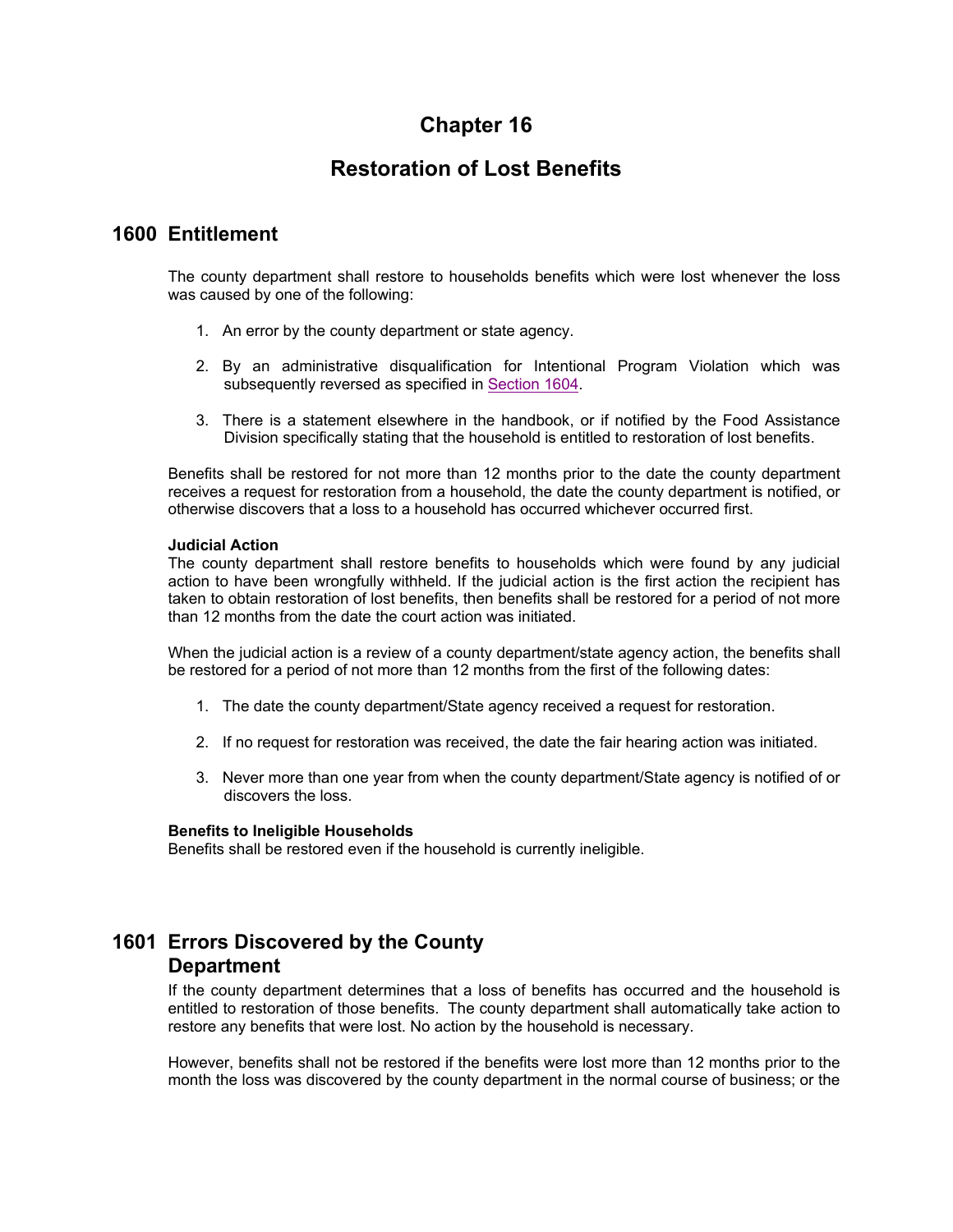benefits were lost more than 12 months prior to the month the county department was notified in writing or orally of a possible loss to a specific household.

The county department shall notify the household of the following:

- 1. Of its entitlement to lost benefits.
- 2. The amount of benefits to be restored.
- 3. Any offsetting that was done.
- 4. The method of restoration.
- 5. The right to appeal through the fair hearing process if the household disagrees with any aspect of the proposed lost benefit restoration.

### **1602 Disputed Benefits**

If the county department determines that a household is entitled to restoration of lost benefits, but the household does not agree with the amount to be restored as calculated by the county department or any other action taken by the county department to restore lost benefits, the household may request a fair hearing within 90 days of the date the household is notified of its entitlement to restoration of lost benefits.

If a fair hearing is requested prior to or during the time lost benefits are being restored, the household shall receive the lost benefits as determined by the county department pending the results of the fair hearing.

If a fair hearing decision is favorable to the household, the county department shall restore the lost benefits in accordance with that decision.

#### **County Department Denial of Restoration**

If a household believes it is entitled to restoration of lost benefits, but the county department, after reviewing the case file does not agree, the household has 90 days from the date of the determination to request a fair hearing. The county department shall restore lost benefits to the household only if the fair hearing decision is favorable to the household. Benefits lost more than 12 months prior to the date the county department was initially informed of the household's possible entitlement to lost benefits shall not be restored.

## **1603 Computing the Amount to be Restored**

After correcting the loss for future months and excluding those months for which benefits may have been lost prior to the 12-month time limits described in Sections 1601 and 1602, the county department shall calculate the amount to be restored as follows:

- 1. If the household was eligible, but received an incorrect allotment, the loss of benefits shall be calculated only for those months the household participated.
- 2. If the loss was caused by an incorrect delay, denial, or termination of benefits, the months affected by the loss shall be calculated as follows: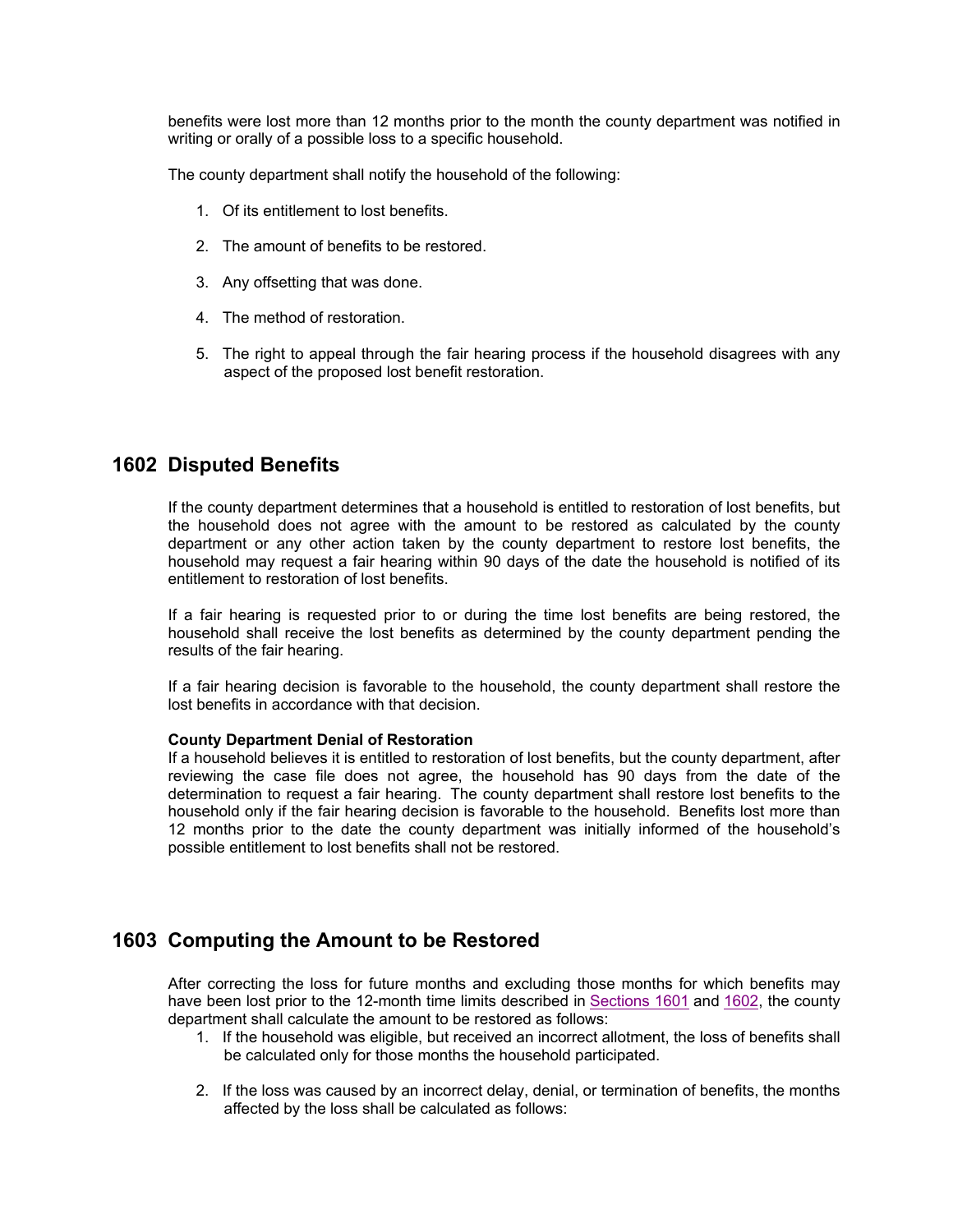- a) If an eligible household's application was erroneously denied, the month the loss initially occurred shall be the month of application, or for an eligible household filing a timely reapplication, the month following the expiration of its certification period.
- b) If an eligible household's application was delayed, the months for which benefits may be lost shall be calculated in accordance with procedures in Section 207.
- c) If a household's benefits were erroneously terminated, the month the loss initially occurred shall be the first month benefits were not received as a result of the erroneous action.

After computing the date the loss initially occurred, the loss shall be calculated for each month subsequent to that date until either the first month the error is corrected or the first month the household is found ineligible.

For each month affected by the loss, the county department shall determine if the household was actually eligible. In cases where there is no information in the household's case file to document that the household was actually eligible, the county department shall advise the household of what information must be provided to determine eligibility for these months. For each month the household cannot provide the necessary information to demonstrate its eligibility, the household shall be considered ineligible.

For the months the household was eligible, the county department shall calculate the allotment the household should have received. If the household received a smaller allotment than it was eligible to receive, the difference between the actual and correct allotments equals the amount to be restored.

If a claim against a household is unpaid or held in suspense as provided in the Claims Against Households Manual, the amount to be restored shall be offset against the amount due on the claim before the balance, if any, is restored to the household. At the point in time when the household is certified and receives an initial allotment, the initial allotment shall not be reduced to offset claims, even if the initial allotment is paid retroactively.

# **1604 Lost Benefits to Individuals Disqualified for Intentional Program Violation**

Individuals disqualified for Intentional Program Violation (IPV) are entitled to restoration of any benefits lost during the months that they were disqualified, not to exceed 12 months prior to the date of county department notification, only if the decision which resulted in disqualification is subsequently reversed. For example, an individual would not be entitled to restoration of lost benefits for the period of disqualification based solely on the fact that a criminal conviction could not be obtained, unless the individual successfully challenged the disqualification period imposed by an administrative disqualification in a separate court action.

For each month the individual was disqualified, not to exceed 12 months prior to county department notification, the amount to be restored, if any, shall be determined by comparing the allotment the household received with the allotment the household would have received had the disqualified member been allowed to participate. If the household received a smaller allotment than it should have received, the difference equals the amount to be restored.